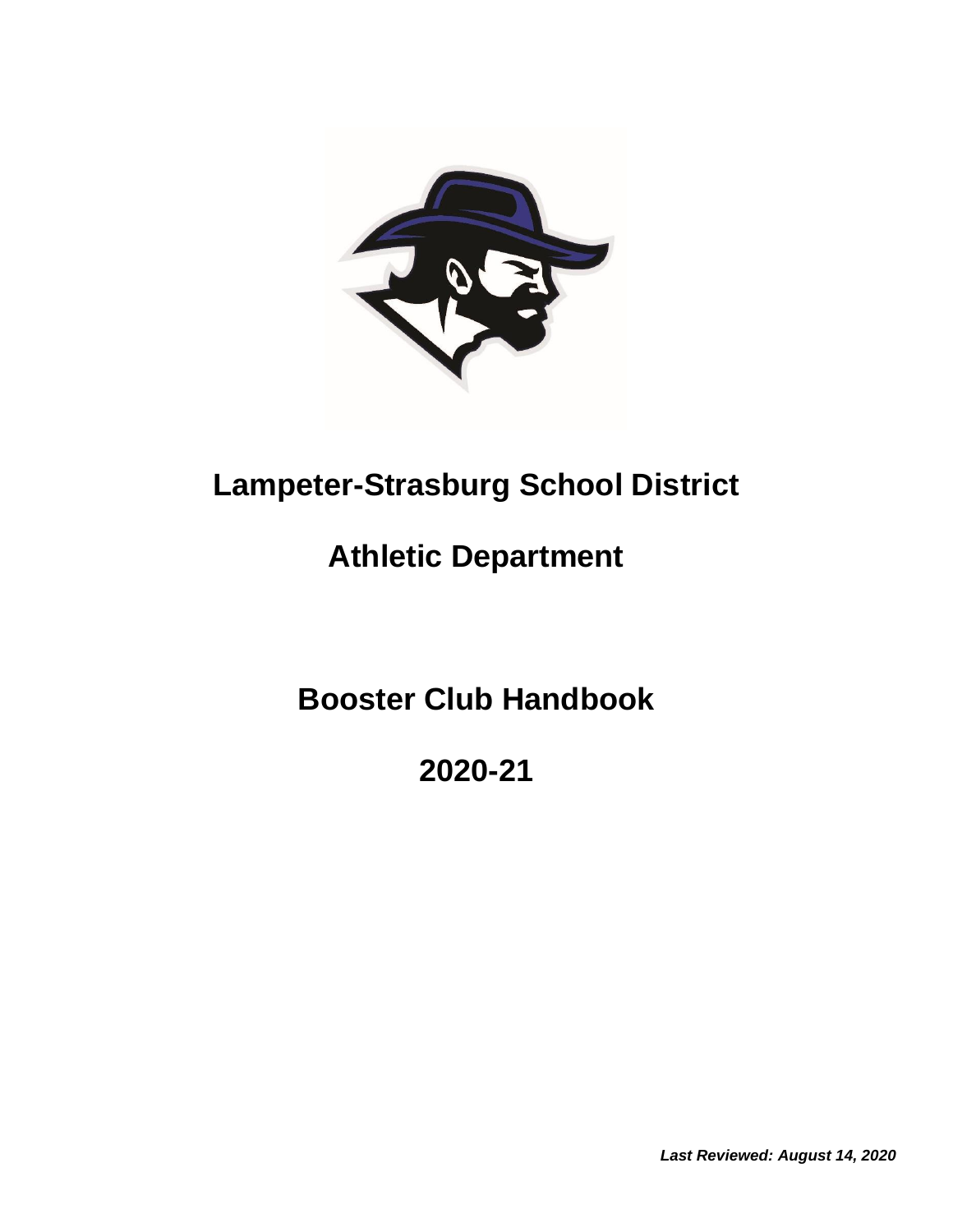## **TABLE OF CONTENTS**

| Welcome                                                                 | Page 3  |
|-------------------------------------------------------------------------|---------|
| Philosophy for Interscholastic Athletics                                | Page 3  |
| School District Relationship with the Lampeter-Strasburg Boosters' Club | Page 3  |
| Booster Club Communication and Organization                             | Page 4  |
| Employer Identification Number (EIN #)                                  | Page 4  |
| Not for Profit and Tax Exempt Status                                    | Page 5  |
| <b>Booster Club Fundraising</b>                                         | Page 5  |
| Procedures for Administering a Fund Raiser                              | Page 6  |
| Guidelines for Donating to L-SSD Athletic Teams                         | Page 6  |
| <b>Guidelines for Facility Usage</b>                                    | Page 7  |
| Guidelines for Hosting In-Season Tournaments                            | Page 7  |
| Play-Off Meals and Transportation                                       | Page 7  |
| Guidelines for Sponsoring Out-of-Season Teams                           | Page 7  |
| Recognition of Senior Student-Athletes                                  | Page 7  |
| Guidelines for Spectator Conduct at Interscholastic Athletic Events     | Page 8  |
| L-SSD Business Relationship with Market Street Sports Group             | Page 9  |
| L-SSD Logo                                                              | Page 10 |
| Annual Expense and Revenue Statement                                    | Page 10 |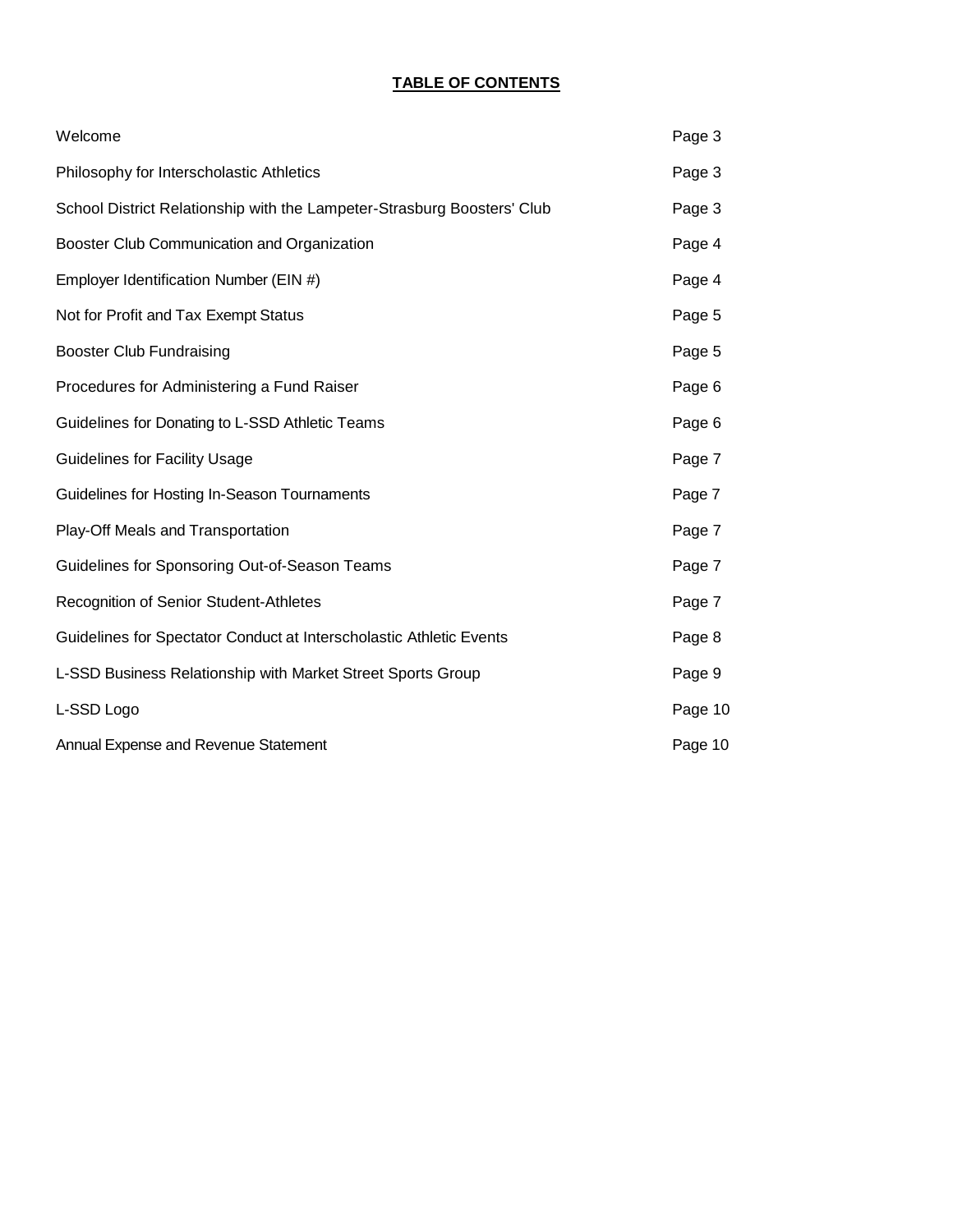## **WELCOME**

There is a rich athletic tradition in the Lampeter-Strasburg School District (L-SSD). Contributing to the success of the Lampeter-Strasburg athletic teams is the support provided by booster clubs. This handbook was developed and written for the leadership of L-SSD athletic team booster clubs.

The L-SSD administration recognizes that booster club members unselfishly commit countless volunteer hours to administer productive and successful booster clubs. The goal of the L-SSD administration is to provide booster club leadership with the information and resources necessary to collaborate with the Lampeter-Strasburg athletic department to provide an appropriate level of support for the student-athletes and coaches.

If you have questions regarding information in this handbook, please contact the L-SSD athletic department at 717-464-3311 or e-mail Dr. Branden Lippy, Director of Athletics, at [branden\\_lippy@l-spioneers.org.](mailto:branden_lippy@l-spioneers.org.)

# **PHILOSOPHY FOR INTERSCHOLASTIC ATHLETICS**

Student-athletes achieve the benefits of interscholastic athletic programs when the program mission and goals align with the mission and goals of the educational institution. In the L-SSD, our athletic teams are "extracurricular," meaning that implementation is to be a support mechanism to the curriculum, missions and values of the L-SSD. L-SSD athletic teams are designed and administered to develop young adults who demonstrate responsibility, respect, trustworthiness, fairness, care, and citizenship on and off the field of competition. Student-athletes have an opportunity to be coached by coaches who model leadership, integrity, respect, selflessness, commitment, teamwork, goal setting and attainment, and effective communication, with a caring, positive, and professional attitude. Providing student-athletes with an opportunity to experience competitive success is a priority, but not at the expense of winning and losing without respect and dignity. The L-SSD administration does not evaluate coaches based on winning championships. The highest priority for the L-SSD administration is for coaches to administer athletic teams that have a team culture that provides a positive experience for the student- athletes.

The interscholastic model is a highly effective model of administering athletic teams if all stakeholders adhere to their roles. The administration administers, coaches coach, players play, officials officiate, parents/guardians support their studentathletes, and booster clubs support the efforts of the coaches and players. Unfortunately, when a group attempts to take on the role of another stakeholder, the system becomes dysfunctional and the experience of the student-athlete is diminished.

# **SCHOOL DISTRICT RELATIONSHIP WITH THE LAMPETER-STRASBURG BOOSTERS' CLUB**

Administrative Procedure 1212

The Lampeter-Strasburg Boosters' Club is an independent organization dedicated to the promotion and support of all interscholastic sports programs in the Lampeter-Strasburg School District. As an independent organization, the Boosters' Club may conduct its program of activities as it sees fit in order to accomplish the aims and objectives of the club. However, to avoid unnecessary duplication of effort and misunderstanding on the part of both the school and the Boosters' Club, the following procedures will be utilized by all staff members in their school-related responsibilities to the Boosters' Club:

All official contacts with the Boosters' Club are to be made through the office of the superintendent. All official requests from the Boosters' Club to the school will likewise clear first through the superintendent's office.

- 1. No gifts, donations, or monetary commitments will be accepted from the Boosters' Club by any coach or other member of the staff without clearance of the superintendent.
- 2. Any item purchased by the Boosters' Club for the school becomes the property of the school and will be utilized in accordance with the district administrative policy. Labels giving appropriate recognition to the Boosters' Club may be attached to items purchased by the Club and donated to the school.
- 3. Upon proper clearance, the responsible building principal may issue a check from the district internal accounts for the purchase of items approved by the Boosters' Club to be given to the school. A check from the Boosters' Club must be submitted to the responsible principal before the appropriate check from the internal accounts is authorized.
- 4. All staff members are requested to work with the Boosters' Club and support their endeavors. Boosters' Club members are encouraged to work with the school both individually and collectively to promote a better educational program.

The head varsity coach serves as the liaison between the booster club and the L-SSD administration.

Below are some practical examples of acceptable and unacceptable actions of booster clubs: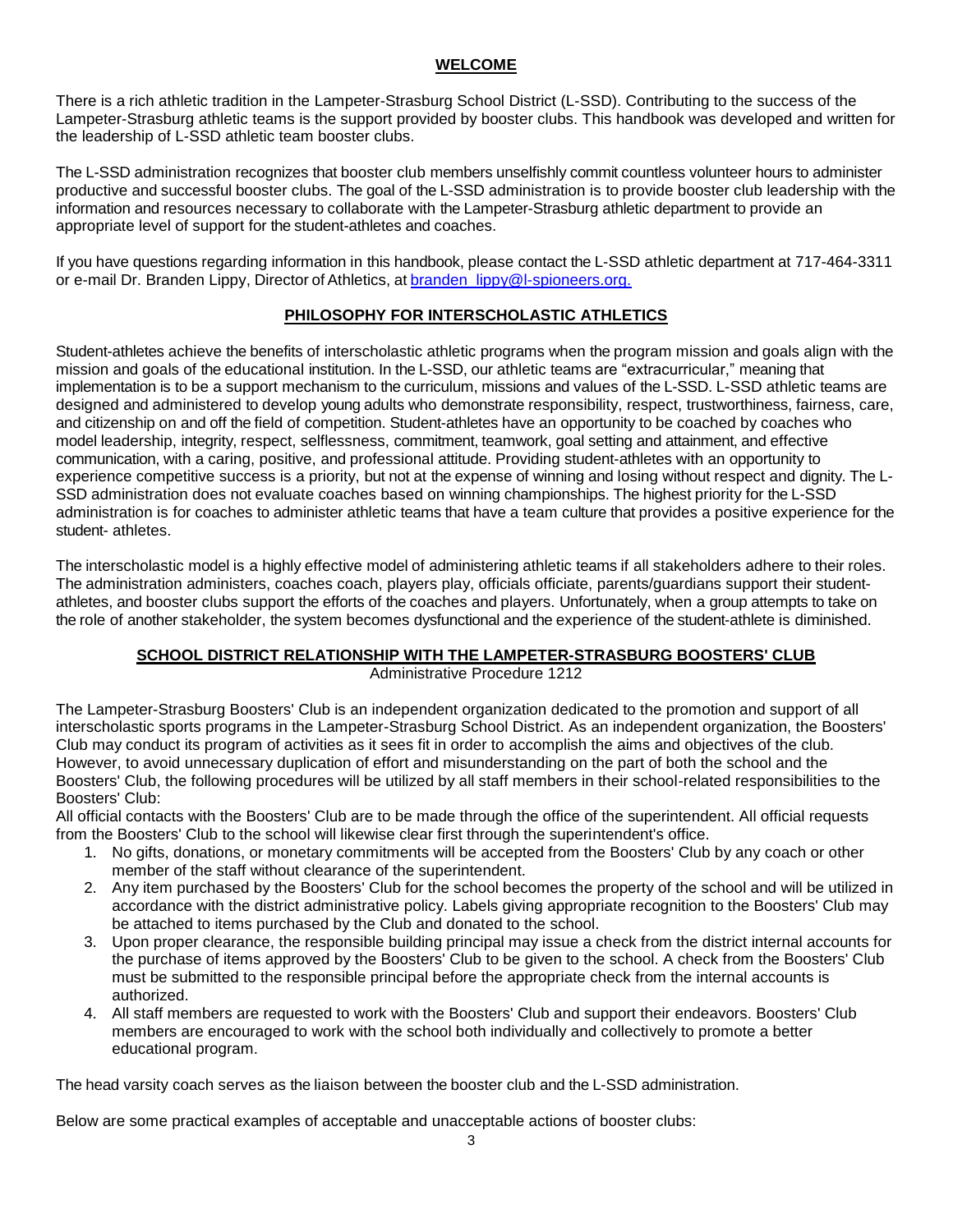#### **Acceptable Booster Club Activities:**

- $\triangleright$  Fundraising for items supported by the head coach.
- Provide spirit wear/ warm-up gear/sideline clothing for coaches and student-athletes.
- ▶ Organize an end-of-season activity/banquet.
- $\triangleright$  Fund out-of-season teams/tournament/training opportunities organized by the head coach.
- $\triangleright$  Fund senior recognition items and senior gifts approved by the head coach.
- $\triangleright$  Fund team-building activities organized by the head coach.
- Organize and fund coaches' gifts.
- $\triangleright$  Assist the athletic department in organizing a "community night" and encouraging community feeder programs to attend a senior high game.
- $\triangleright$  Communicate proper spectator behavior and expectations to parents of student-athletes.
- $\triangleright$  Organize and arrange transportation for adults to attend away play-off games.
- $\triangleright$  Provide an opportunity for community members to purchase spirit items.

#### **Unacceptable Booster Club Activities:**

- $\triangleright$  Fundraising for and purchasing items without support of the head coach.
- Organizing in-season and out-of-season activities without approval of the head coach.
- $\triangleright$  Arranging activities (fundraising and non-fundraising) during an athletic event without the approval of the Director of Athletics.
- Maintaining or making improvements to L-SSD athletic facilities without permission of the L-SSD administration.
- Using the booster club organization as a means to communicate to the L-SSD administration of dissatisfaction with the head coach, scheduling of athletic competitions, condition of uniforms, condition of equipment, transportation to away games, assignment of game officials, and condition of facilities.

#### **BOOSTER CLUB COMMUNICATION AND ORGANIZATION**

Booster clubs are to be governed by a published constitution and by-laws, which are consistent with the philosophy, mission, and policies of the L-SSD. This includes at least three officers such as the positions of President, Vice-President, Secretary, or Treasurer, as well as committee chairpersons.

Booster club communication should be inclusive and transparent. Booster club by-laws, officers' contact information, meeting dates, meeting agendas, meeting minutes, and current financial reports should be easily accessible to parents of studentathletes, school administration, and the public. Booster club meetings should be held when the head coach is not involved with team workouts and practices as the expectation of the L-SSD administration is for the head coach will attend booster club meetings.

## **EMPLOYER IDENTIFICATION NUMBER (EIN #)**

Please be aware that if your booster club is soliciting donations from outside organizations or individuals, the donor may request an employer identification number from your organization to substantiate the gift that was made. Similarly, if your organization is hosting an out-of-season athletic event that charges and directly receives registration fees to participate in events, the participants may request your employer identification number when they register. In both of these cases, it is strongly recommended that your booster club establish an employer identification number to eliminate any confusion.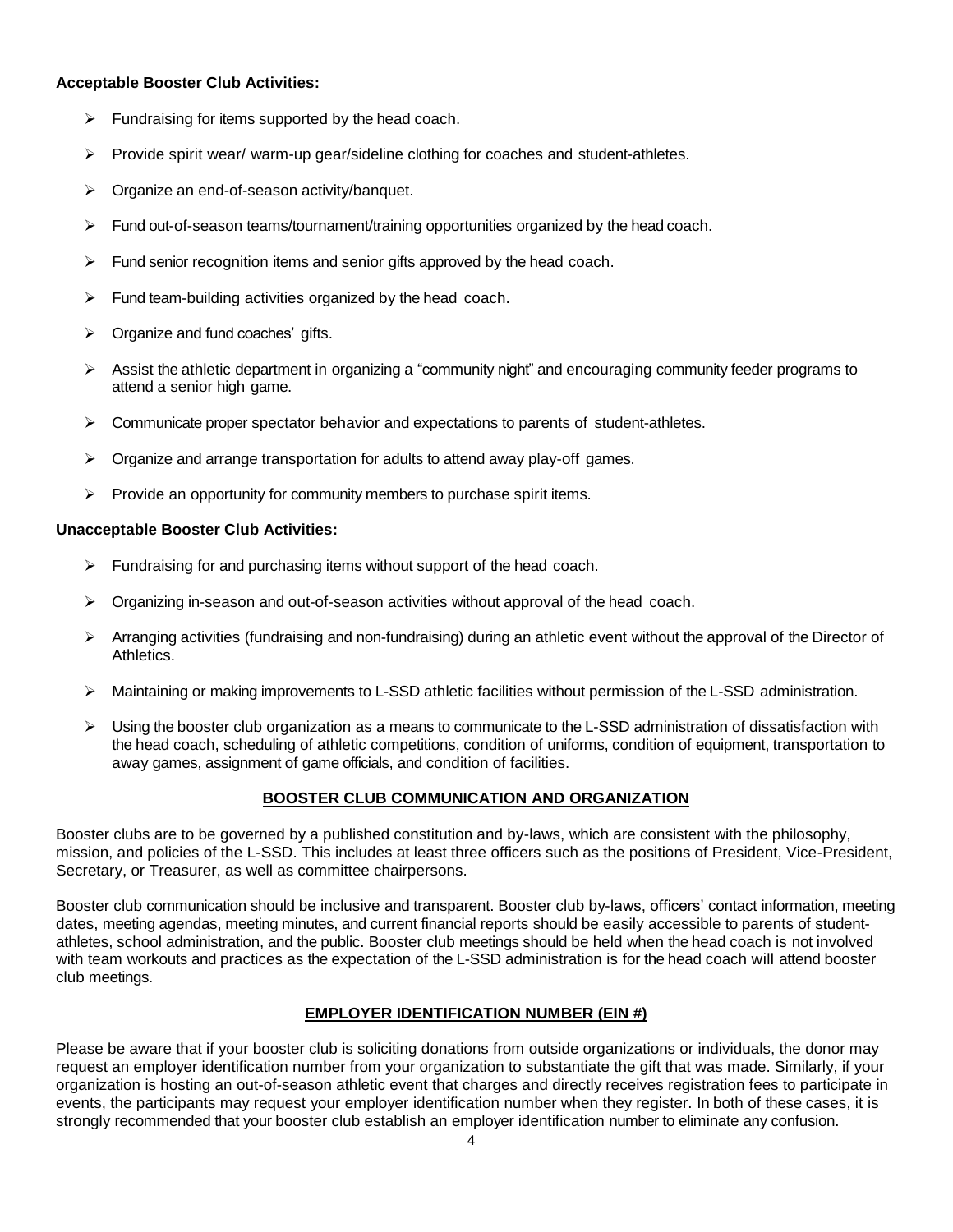### **NOT-FOR-PROFIT AND TAX-EXEMPT STATUS**

Nonprofit status is a state law concept. Nonprofit status may make an organization eligible for certain benefits, such as state sales, property, and income tax exemptions. Although most federal tax-exempt organizations are nonprofit organizations, organizing as a nonprofit organization at the state level does not automatically exempt the organization from federal income tax. Booster clubs that do apply for and obtain not-for-profit or tax-exempt status are subject to all declaration, deduction, and filing requirements as set forth by the state and federal governments.

PA Department of State/Bureau of Corporations and Charitable Organizations: <https://www.dos.pa.gov/BusinessCharities/Charities/Pages/default.aspx>

IRS webpage for Charities and Non-Profits: <https://www.irs.gov/charities-non-profits>

#### **BOOSTER CLUB FUNDRAISING**

It is the position of the L-SSD administration that the L-SSD will provide for the "needs" of the L-SSD sponsored athletic teams. Needs consist of, but are not limited to, school board approved paid coaching staff, athletic facilities for practices and PIAA competitions, safe and appropriate equipment and uniforms for competitions, transportation to away competitions, game officials for home games, and athletic training services. Support provided by booster clubs provide the "wants" for the L-SSD sponsored athletic teams. Wants consist of items that are not necessary to administer PIAA athletic teams, but can enhance the experience of the L-SSD coaches and student-athletes.

#### **School Board Policies on Fundraising:**

All booster club fundraising must comply with Administrative Procedure #1212.5 – Guidelines for Fund Raisers. This procedure can be found on the district website at https://www.l-spioneers.org/Resources/1212-School-District-<br>Relationship-with-the-Lampeter-Strasburg-Boosters-Club.pdf. It is the expectation of the L-SSD administration th [Relationship-with-the-Lampeter-Strasburg-Boosters-Club.pdf.](https://www.l-spioneers.org/Resources/1212-School-District-Relationship-with-the-Lampeter-Strasburg-Boosters-Club.pdf) It is the expectation of the booster club officers read this policy and discuss questions with the Director of Athletics.

#### **Fundraising Guidelines:**

- 1. When considering a fund raiser for an organization, any type that is incongruent with school district philosophy will not be permitted. (Examples: gambling games, lotteries, raffles, etc.).
- 2. Fundraising activities should be limited to not put undue pressure on community businesses and individuals. Booster clubs are discouraged from involving themselves in fundraising projects that would be in excess of their projected needs for that sport season. Each booster club should undertake no more than one major fundraising project per school year.
- 3. Student-athletes and parents of student-athletes are not to be required to take part in fundraising activities, nor are they to be "singled-out" if they do not choose to participate in the fundraising activity. The words "mandatory," "required, " or "buyout" are not to be used in any description or communication of a fundraising activity to studentathletes or parents of student-athletes.
- 4. Benefits of fundraising are not to be withheld from any student-athletes. Nonparticipation in a fundraising activity will not preclude a student-athlete from receiving the benefits received by student-athletes who participated in the fundraising activity.
- 5. Small games of chance or lotteries shall not be permitted by booster clubs at L-SSD athletic events. The following will be permitted off-site for organizations obtaining the appropriate licensing to run such events: Bingo – with non-cash prizes; 50/50 Raffles – as a component of another fundraising event (examples: non-cash bingo, golf tournament, etc.) Documentation of licensing must be provided to the District Fund Raiser Coordinator.
- 6. Booster clubs are encouraged to file with the Commission of Charitable Organizations, Department of the State, as a charitable, nonprofit organization to secure their own tax-exempt number.
- 7. The L-SSD school board collaborates with the Market Street Sports Group (MSSG) for business sponsorships. Booster clubs may not collaborate with businesses if the partnership creates a conflict for the MSSG. All potential partnerships with businesses are to be approved by the L-SSD administration. Please review the Booster Club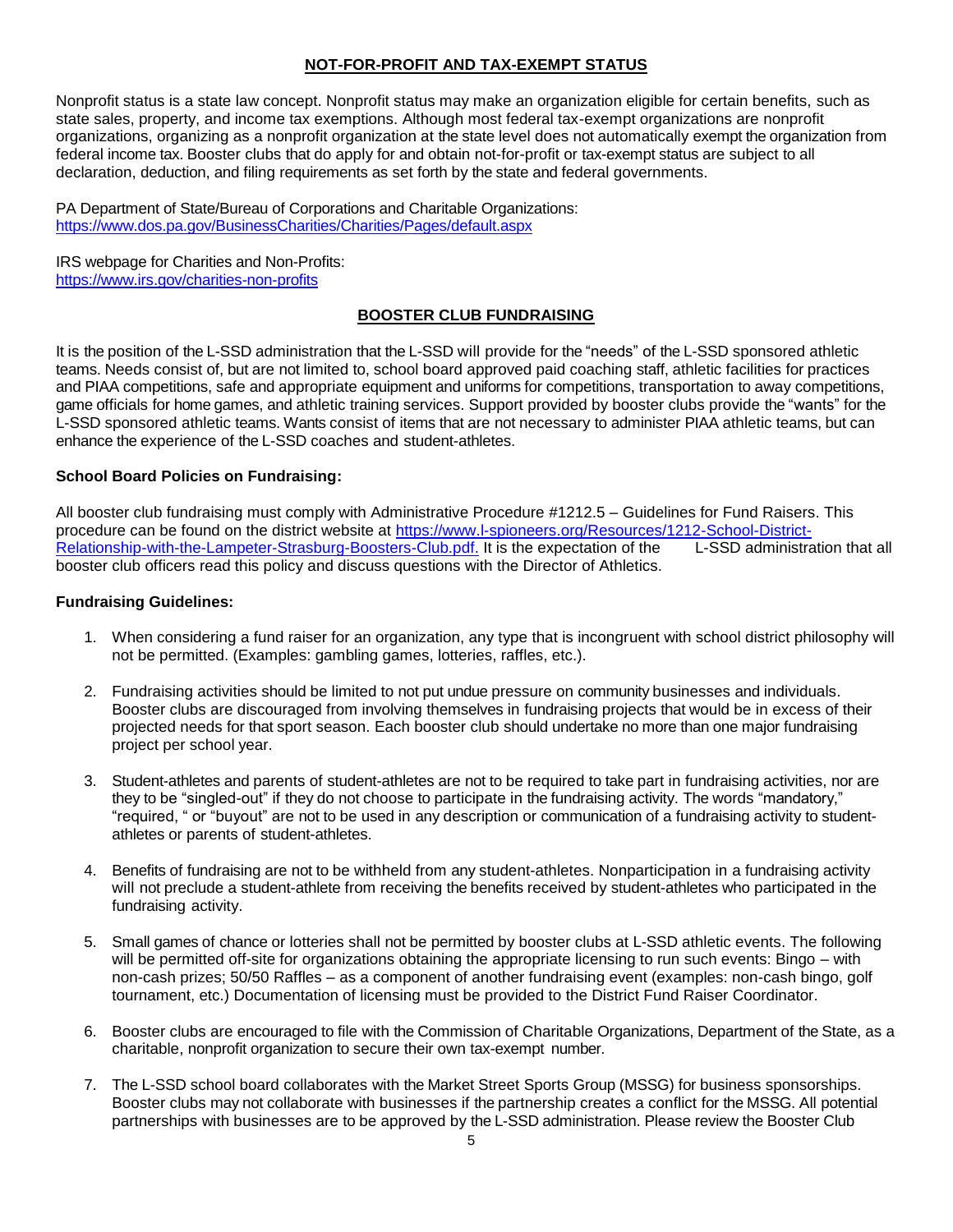# **PROCEDURES FOR ADMINISTERING A FUND RAISER**

#### **(Please also refer to Administrative Procedure 1212.5)**

A fund raiser is defined as an activity that directly solicits monies from the community by selling a product, advertisement, tickets, or services over the phone, by mail, by E-mail, and/or door to door.

Organizations must first seek permission by the District's Fund Raiser Coordinator, Cindy Harnish, before being permitted to administer a fundraiser.

Steps:

- 1. Contact Cindy Harnish [\(cindy\\_harnish@l-spioneers.org;](mailto:cindy_harnish@l-spioneers.org) 717-464-3311, ext. 1028) **minimally two weeks** in advance of the fundraiser.
- 2. Provide Mrs. Harnish with the following information:
	- a. Fundraiser Application. <https://www.l-spioneers.org/Resources/Fundraiser%20App.pdf>
	- b. A constitution and by-laws.
	- c. Names, addresses, and telephone numbers of officers.
	- d. Annual budget for a fiscal year of July 1 June 30, including organization's name and date submitted, and supporting financial documentation.
- 3. After the fundraiser, please provide Mrs. Harnish with a recap of the finances **no later than two weeks** after the event.

\*\*When considering a fund raiser for an organization, any type that is incongruent with school district philosophy will not be permitted. (Examples: gambling games, lotteries, raffles, etc.) The following will be permitted off-site for organizations obtaining the appropriate licensing to run such events:

- $\bullet$  Bingo with non-cash prizes
- 50/50 Raffles as a component of another fundraising event (examples: non-cash bingo, golf tournament, etc.)

Documentation of licensing must be provided to the District Fund Raiser Coordinator.

Fundraisers that require permission (this is not an exhaustive list):

- Sub, Candy, Pizza, etc. Sales.
- Tag Day.
- **Spirit / Discount Cards.**
- Athletic-related camps and tournaments where a profit is realized (must also submit a facility request through Deb Yinger).

Fundraisers that do not require permission are:

- Concession stands at athletic events (still must submit a facility request through Deb Yinger).
- Concession stands at the Lampeter Fair.
- Dinners and other events where persons could participate if interested, i.e., no advance ticket sales.
- Selling of spirit wear.
- Athletic-related camps and tournaments where no profit is realized (must also submit a facility request through Deb Yinger).
- Advertisements for event programs.

#### **Questions regarding Fundraisers, please contact Cindy Harnish:**

[cindy\\_harnish@l-spioneers.org](mailto:cindy_harnish@l-spioneers.org) 717-464-3311, ext. 1028

# **Questions regarding Facility Requests, please contact Deb Yinger:**

[deborah\\_yinger@l-spioneers.org](mailto:deborah_yinger@l-spioneers.org) 717-464-3311, ext. 1027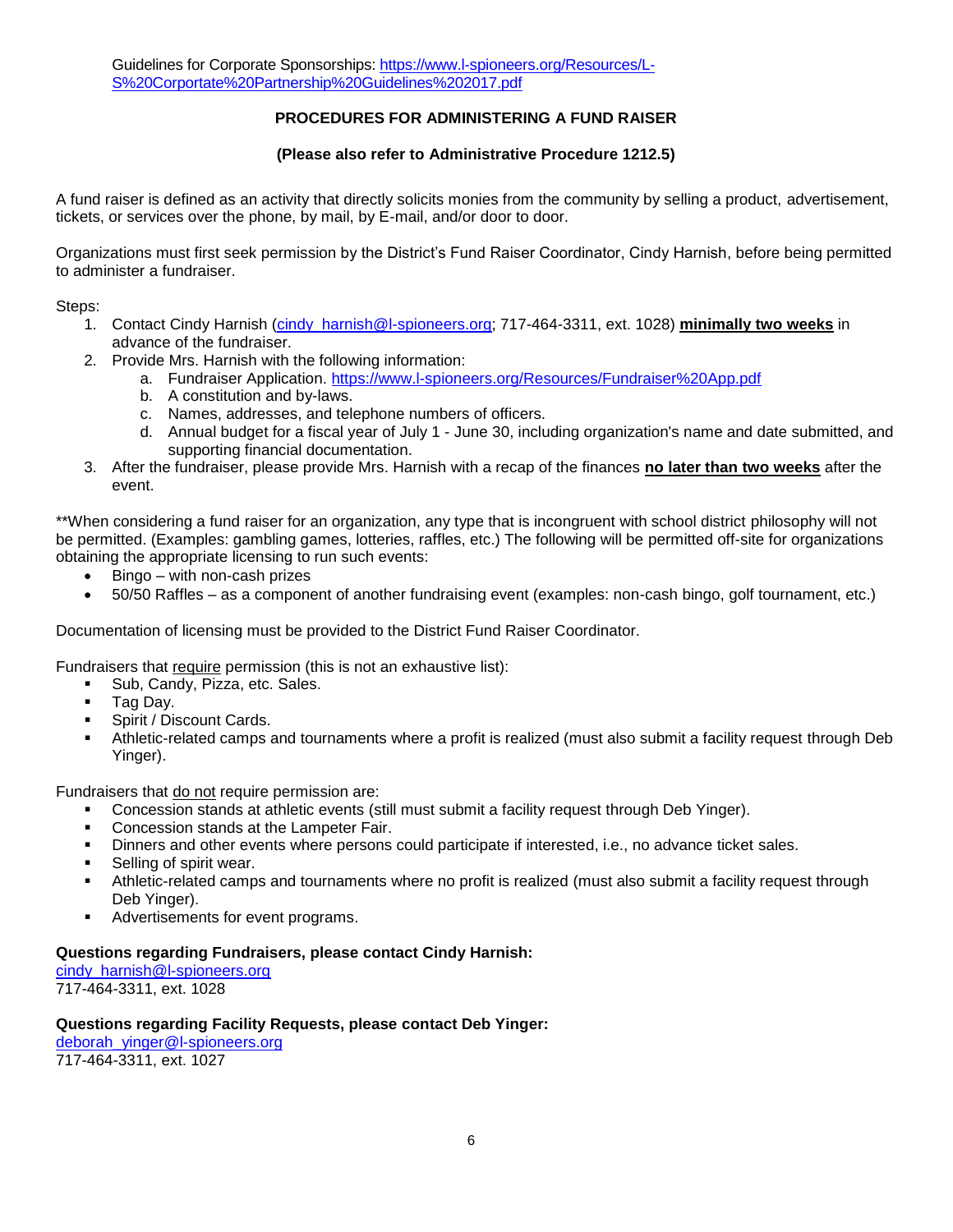# **GUIDELINES FOR DONATING TO L-SSD ATHLETIC TEAMS**

Booster club donations to individual sports must be made with the advice and approval of the Director of Athletics. This is necessary to:

- 1) Ensure the donation is aligned with the mission and goals of the L-SSD athletic program;
- 2) Ensure equity among athletic teams in keeping with the guidelines of Title IX federal legislation, and
- 3) To protect the student-athletes from potential violations of PIAA regulations concerning amateur status.

It is the responsibility of the L-SSD to ensure that equitable benefits and services are provided to teams and team members of both genders; and to ensure there is appropriate storage space and the ability to maintain the donation for the long-term.

## **GUIDELINES FOR FACILITY USAGE**

The L-SSD supports the concept of booster clubs using L-SSD facilities to support and assist the L-SSD athletic teams. All booster club facility use must be in compliance with School Board Policy #3500 – Use of School Facilities. This policy can be found on district website at [https://www.l-spioneers.org/Resources/3500-Use-of-School-Facilities.pdf.](https://www.l-spioneers.org/Resources/3500-Use-of-School-Facilities.pdf) It is the expectation of the L-SSD administration that all booster club officers read this policy and discuss questions with the Director of Athletics.

Facilities should be scheduled for all booster club meetings and any other booster club activities held on L-SSD property. The reservation process begins with the Application for Facilities Rental*.* This application can be found on district website at [https://www.l-spioneers.org/Resources/Fundraiser%20App.pdf.](https://www.l-spioneers.org/Resources/Fundraiser%20App.pdf) Requests for the use of facilities are to be submitted to the Facilities Usage Coordinator, Mrs. Deb Yinger.

## **GUIDELINES FOR HOSTING IN-SEASON TOURNAMENTS**

Many L-SSD senior high athletic teams have the opportunity to partner with the athletic department in hosting a PIAA tournament. This can be a mutually beneficial way to raise funds for the booster club and the athletic department. The booster club and Director of Athletics work together to determine the details of roles, responsibilities, and revenue/expense allocation of the tournament. The athletic department is responsible to the L-SSD and PIAA for the administration of all PIAA tournaments hosted at Lampeter-Strasburg High School.

## **PLAY-OFF MEALS AND TRANSPORTATION**

The L-SSD administration is committed to providing a positive experience for coaches and student-athletes during PIAA District 3 and PIAA State play-offs. When a team is required to travel in excess of 120 minutes to a PIAA District 3 or PIAA State play-off competition, the L-SSD will consider providing a charter bus and meal money for the coaches and studentathletes. The L-SSD administration asks that the booster club aid in providing a team snack for the coaches and studentathletes for PIAA District 3 and PIAA State play-off away games.

## **GUIDELINES FOR SPONSORING OUT-OF-SEASON TEAMS**

Sponsoring out-of-season leagues and tournaments is an excellent way for booster clubs to assist L-SSD athletic teams. However, it is necessary for booster clubs to work in partnership with the head coach to ensure out-of-season teams are in compliance with PIAA rules and regulation[s. In](http://www.piaa.org/assets/web/documents/Handbook%20-%20Section%20I%20-%20Constitution%20and%20By-laws.pdf) [Article XVI, Section 2A, Part 4 of the PIAA Constitution and Bylaws,](http://www.piaa.org/assets/web/documents/Handbook%20-%20Section%20I%20-%20Constitution%20and%20By-laws.pdf) states, *"4. The school's name, nickname, and interscholastic athletic uniform may not be used by community organizations, groups, or students; however, the Principal, may permit community organizations, groups or students to use the school's interscholastic athletic equipment and the school's interscholastic athletic health/first-aid supplies* (the entire Article XVI Section 2 can be found at [https://www.piaa.org/.](https://www.piaa.org/) Therefore, the names "Lampeter-Strasburg" and "Pioneers" may not be used when registering a Lampeter-Strasburg High School team to compete in out- of-season leagues or tournaments nor should those names be on the competition uniform.

## **RECOGNITION OF SENIOR STUDENT-ATHLETES**

The L-SSD administration understands the importance of recognizing the senior athletes on the athletic teams. Generally, booster clubs recognize the senior athletes during a recognition at a home competition and at an end-of-the season banquet/gathering. These two recognitions have different purposes.

## **Recognition at a Home Competition:**

This recognition is usually called "Senior Night" and often scheduled prior to the varsity competition of one of the last regular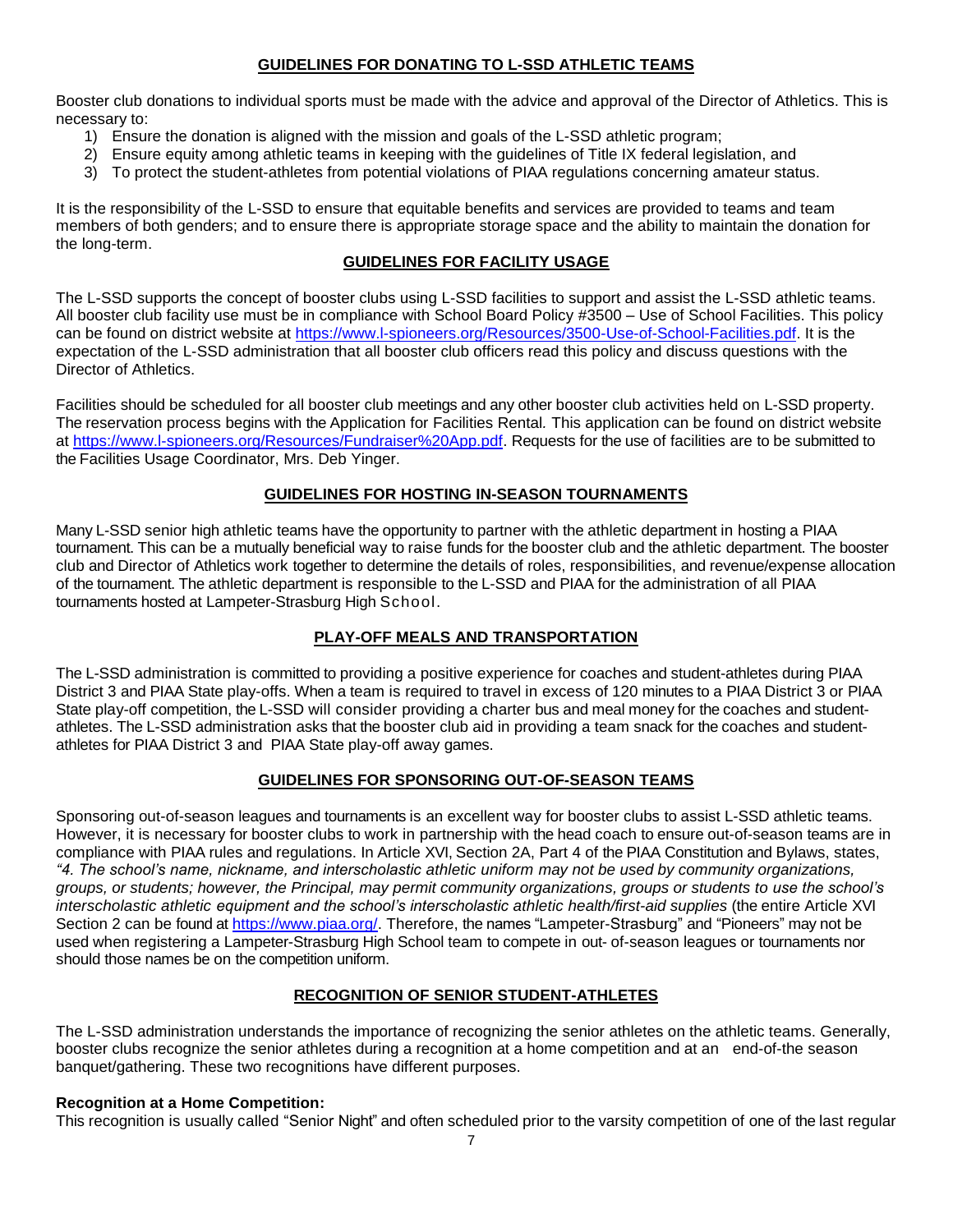season home competitions. The head coach and the booster club can determine the decision of when the recognition will be held. For recognition events held after the junior varsity game and before the varsity game, the Director of Athletics and the booster club will work together for a brief, respectful, and meaningful recognition for the senior student-athletes.

## **End-of-Season Banquet/Gathering:**

It is recommended that the end-of-the-season banquet/gathering is scheduled following the completion of the season. The dates of Lancaster-League, PIAA District 3, and PIAA State Championships are available by contacting the athletic office. Care must be taken by booster clubs not to provide student-athletes with gifts or awards that may be in violation with PIAA rules and regulations[. Article II of the PIAA Constitution and By-Laws](http://www.piaa.org/assets/web/documents/Handbook%20-%20Section%20I%20-%20Constitution%20and%20By-laws.pdf) addresses amateur status of student-athletes and can be found at [www.piaa.org.](http://www.piaa.org/) Any questions regarding amateur status should be directed to the Director of Athletics.

When planning and holding the end-of-season banquet/gathering, booster clubs should be sensitive to the following issues:

- 1. Formal banquets are expensive. L-SSD athletic teams may have picnics/pot luck dinners held on L-SSD property. These venues provide a pleasant and relaxed atmosphere for honoring student-athletes and their families.
- 2. Banquets can be lengthy. Repetition of activities, remarks, and recognitions of individuals or groups may lead to restlessness among some attendees and create distraction from the positive nature of the occasion. Organizers should be mindful of reasonable expectations for length not to exceed two hours.
- 3. Permitting senior-driven activities such as senior farewell speeches, gag gift presentations, and video presentations involve a risk. Prior to the banquet, organizers are to communicate behavior expectations to the student-athletes to reinforce standards of appropriate behavior or to prevent embarrassment or other negative effects to either the presenter or audience.
- 4. Alcoholic beverages are not to be made available to any attendees of a L-SSD athletic team banquet/gathering.

#### **Senior Gifts and Coach Gifts:**

Senior gifts are to be kept to modest levels. Cash/personal checks are not to be given as a senior gift. If the booster club desires to provide a monetary gift, a check should be sent to the post-secondary institution to be used to offset the cost of the student-athletes' post-secondary education. Tokens of appreciation provided to the coaching staff should not exceed the cost of those provided to the senior student-athletes.

#### **GUIDELINES FOR SPECTATOR CONDUCT AT INTERSCHOLASTIC ATHLETIC EVENTS**

Interscholastic athletic events are among the most popularly attended school-sponsored activities. Spectators at an athletic contest take on an important role of representatives of our school district. Actions are seen and family, friends, visiting spectators, local community residents, the local media, administration, coaches, and student-athletes hear comments. Our school district expects that all spectators will conduct themselves in a way consistent with the L-SSD educational mission.

*Booster clubs can make a significant contribution by governing themselves and holding members of the booster club accountable for positive and appropriate behavior during athletic events.* 

The L-SSD administration appreciates booster club leadership that communicates and expects positive and appropriate behavior from booster club members and parents of L-SSD student-athletes.

The following rules of sportsmanship for spectators at L-SSD athletic events outline how booster club members can contribute to making athletic contests a positive experience for all persons in attendance:

- 1. Learn the rules of the sport so that individuals can understand and appreciate the actions of the coaches, studentathletes, and game officials.
- 2. Treat visiting coaches, student-athletes, cheerleaders, and spectators with courtesy as you expect to be treated at away competitions.
- 3. Understand and accept that interscholastic athletics are part of the educational experience for the student-athlete and that student-athletes are going to make mistakes. Do not criticize a student-athlete for giving his or her best effort.
- 4. Respect the integrity and judgment of the officials. Parents yelling at officials does not improve the situation for the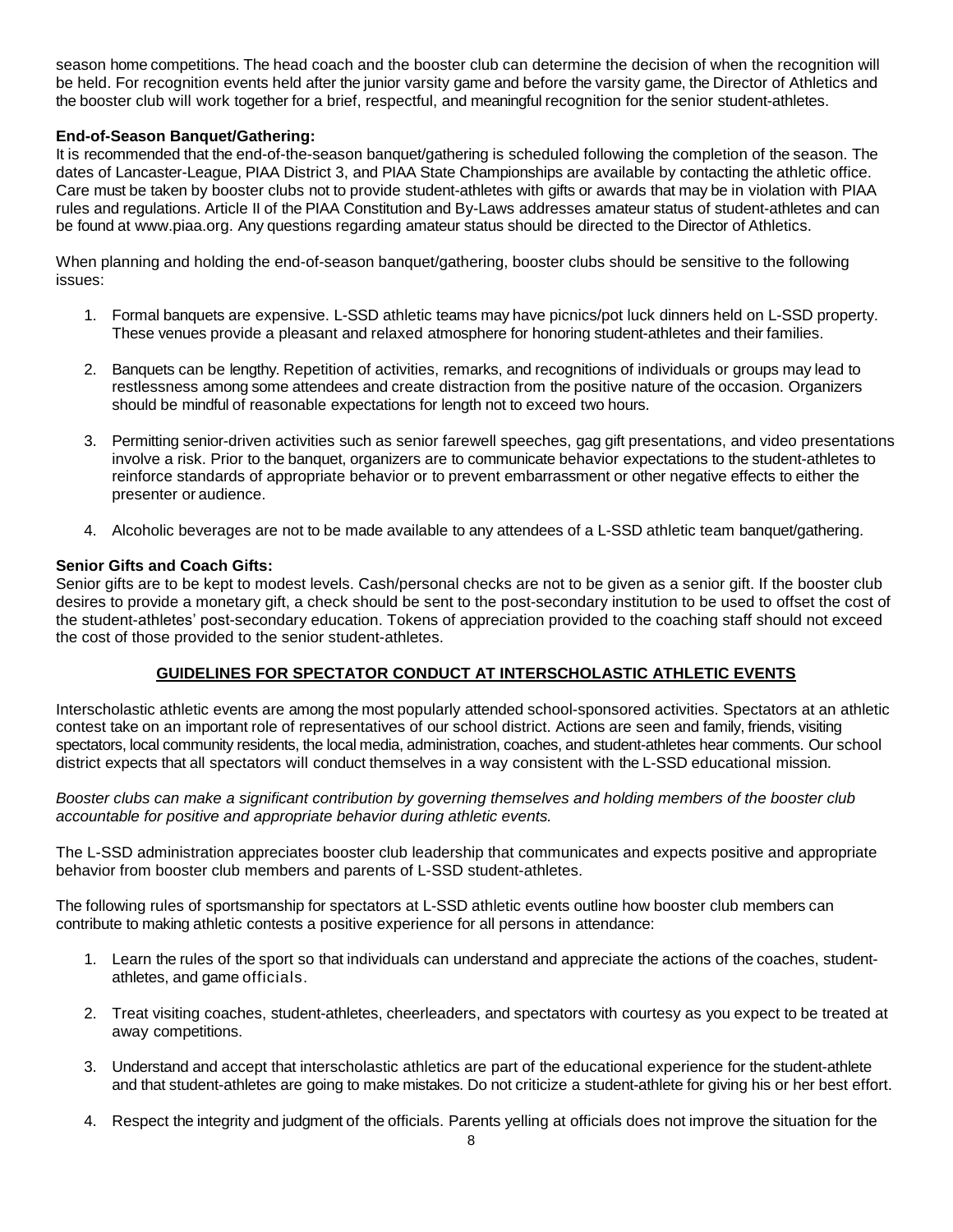student-athletes.

- 5. Show concern for an injured student-athlete, regardless of the team.
- 6. Do not attend athletic events under the influence of alcohol or controlled substances. These items can alter your thoughts and actions to situations during the athletic event.

It is important for booster clubs to recognize that inappropriate spectator behavior devalues the athletic event and diminishes the experience for the student-athlete. The L-SSD administration appreciates actions taken by booster clubs to communicate appropriate spectator behavior expectations to booster club members and parents of the student-athletes.

The following is a list of guidelines set forth by the Lancaster-Lebanon Secondary School Athletic Association, which will be strongly enforced by the Lampeter-Strasburg School District at all athletic and extracurricular events:

- 1. The Lancaster-Lebanon League encourages spectators to cheer and support their respective teams in a positive manner, but not to cheer negatively against the opponent.
- 2. Only team members in uniform and / or warm-ups, under the coach's supervision are permitted on the floor or field for warm-ups prior to and at half-time of games. Unauthorized personnel are not permitted on the playing field at the conclusion of a game.
- 3. Only cheerleaders for the purpose of leading cheers or promoting school spirit and authorized personnel are permitted on the sidelines or playing surface.
- 4. Abusive language, negative gestures, or taunting directed towards players, coaches, officials, cheerleaders, or spectators is prohibited.
- 5. No sirens, hand held towels, whistles, portable stereos, or noisemakers will be permitted at games. Hand held banners or hand held signs which interfere with the playing of the game will not be permitted. Such articles will be confiscated by the game manager.
- 6. The throwing of any foreign object that may harass or injure a spectator, player, or official is prohibited.

#### PIAA - District and Inter-District Contests

Banners, signs, noisemakers, listening devices, and spectator decorum:

The presence and/or the use of balloons, banners, laser pointers, noisemakers, pom-poms (by spectators), shakers, signs, sirens, strips of material, towels, whistles, and/or portable listening devices (without earphones) are PROHIBITED! The Principal and Athletic Director of each school will be requested to confiscate these items from their cheerleaders and/or the spectators from their school and community. The use of pom-poms by cheerleaders and small portable listening devices with earphones is permitted. Spectators are prohibited from removing their shirt and/or using body paint while in attendance at District and Inter-District Championship Contests.

## **L-SSD BUSINESS RELATIONSHIP WITH MARKET STREET SPORTS GROUP**

We have partnered with the Market Street Sports Group in Lancaster to provide corporate sponsorships for the District. The goal of this partnership is to give companies and organizations the unique opportunity to become involved in the vibrant marketplace within Lampeter-Strasburg School District.

Combining our dedicated students, highly involved parents, and very interested community members, along with our wellkept facilities, will enable companies to benefit from a previously unexplored marketplace. Procuring these partnerships will allow Lampeter-Strasburg to continue to enhance experiences for our students and residents district-wide.

Because this list often changes, current MSSG partners are always updated and available on the district website at: [https://www.l-spioneers.org/About-L-S/Corporate-Sponsorships/.](https://www.l-spioneers.org/About-L-S/Corporate-Sponsorships/)

## **L-S Booster Club Guidelines for Corporate Partnerships 2020-21:**

## **Program Ads – ON HOLD UNTIL FURTHER NOTICE**

Please contact Jason Jesberger, MSSG President of Marketing at [jjesberger@marketstreetsportsgroup.com](mailto:jjesberger@marketstreetsportsgroup.com) with your